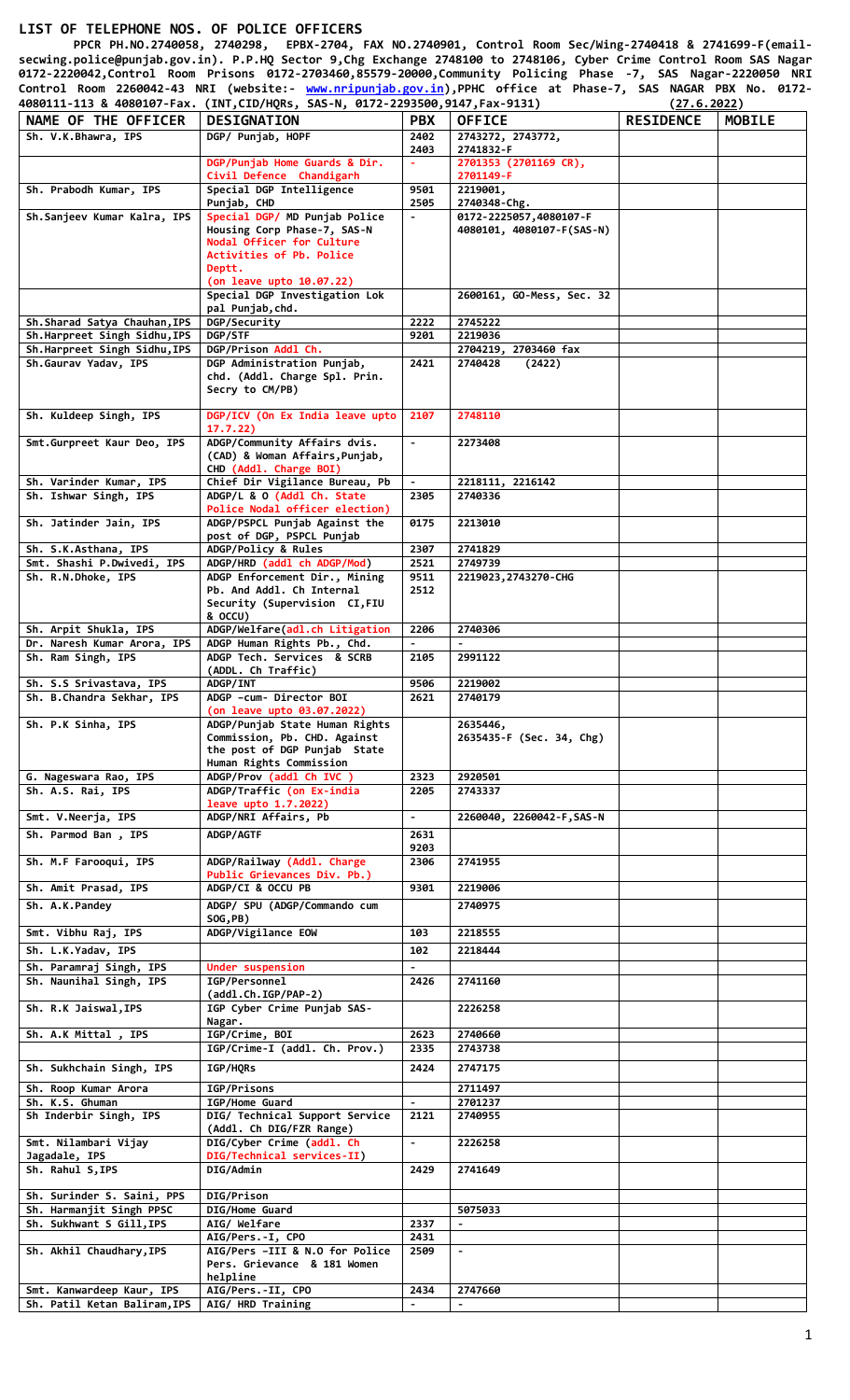| Sh. Varinder Paul S, IPS         | AIG/Security                   | 2236           | 2741907                                           |                          |                            |
|----------------------------------|--------------------------------|----------------|---------------------------------------------------|--------------------------|----------------------------|
| Ms. Ashwini Gotyal, IPS          | SO to DGP-cum-AIG/HRD, Pb. Chg | 2427           |                                                   |                          |                            |
| Smt. Balwant Kaur,<br><b>PPS</b> | AIG/Provisioning               | 2336           | 2747900                                           |                          |                            |
| Sh. Jasdeep S Saini, PPS         | AIG/IVC (addl. Ch AIG/ L&O -II | 2245           |                                                   |                          |                            |
|                                  | & Litigation)                  |                |                                                   |                          |                            |
| Sh. Malwinder S.Sidhu, PPS       | AIG/Human Rights               | 2142           | 2742284                                           |                          |                            |
| Sh. Bikramjit Singh, PPS         | AIG/Admn Tech. Services        | 2110           | $\blacksquare$                                    |                          |                            |
|                                  | AIG/Tech. Services             | 2719           |                                                   |                          |                            |
|                                  | AIG/Transport (addl. Ch AIG/   | 2317           | $\blacksquare$                                    |                          |                            |
|                                  | Armament)                      |                |                                                   |                          |                            |
| Sh. Shailendra Singh, PPS        | AIG/PPCR                       | 2705           | 2745704                                           |                          |                            |
| Sh. Naresh Kumar, PPS            | AIG/PPCR-2                     | 2705           | 2745704                                           |                          |                            |
| Sh.                              | AIG/ L & O -I                  | 2143           |                                                   |                          |                            |
| Sh. Manmeet Singh,<br><b>PPS</b> | AIG/TRAFFIC.PB                 | 2528           |                                                   |                          |                            |
| Sh. Vipin Chaudhary, PPS         |                                |                |                                                   |                          |                            |
|                                  | AIG/ Modernization             |                |                                                   |                          |                            |
| Sh. Parmvir S Parmar, PPS        | SP/ADC to Governor             |                |                                                   |                          |                            |
| Sh. Vikas Sabharwal, PPS         | AIG/Election Cell              | $\blacksquare$ |                                                   |                          |                            |
| Sh. Jaswinder Singh, PPS         | DSP/Law & Order 112 DIAL`      | $\blacksquare$ | $\blacksquare$                                    |                          |                            |
| SH. Amroz Singh, PPS             | <b>DSP/ELECTION CELL PB</b>    |                |                                                   |                          |                            |
| <b>IGSP/RANGES</b>               |                                |                |                                                   |                          |                            |
| Sh. Mohinish Chawla, IPS         | IGP/Border Range, ASR          | 0183           | 2501190- FAX                                      | 2502355                  | 95929-13141                |
|                                  |                                |                |                                                   |                          |                            |
| Sh. Mukhwinder Singh             | IGP/PTL/Range                  | 0175           | 2303053, 2970536-F                                | 2311147                  | 95929-12025                |
| Chhina, IPS                      |                                |                |                                                   |                          |                            |
| Sh. S. Bhoopati, IPS             | DIG/JAL Range                  | 0181           | 2243002, 2221687 (F-                              | 2240050                  | 95925-95900                |
|                                  |                                |                | 2233352)                                          |                          |                            |
| Sh. Shive Kumar Verma, IPS       | IGP/BTI Range                  | 0164           | 2213025                                           | 2216786                  | 98767-00079                |
|                                  |                                |                |                                                   |                          |                            |
| Sh. S.P.S. Parmar, IPS           | IGP/LDH Range(on leave upto    | 0161           | 2425599+F                                         |                          | 98156-56555                |
|                                  | 24.6.22)                       |                |                                                   |                          |                            |
| Sh. P.K.Yadav, IPS               | IGP/FDK/Range                  | 01639          | 254100+4                                          | 292040                   | 73182-30007                |
| Sh. Gurpreet S Bhullar, IPS      | DIG/RPR Range                  |                | 220912, 295707-Fax,                               |                          | 98765-16001                |
|                                  |                                | 01881          |                                                   | $\blacksquare$           |                            |
|                                  |                                |                | 221301 EXT                                        |                          |                            |
| Sh. Inderbir Singh, IPS          | DIG/FZR Range                  | 01632          | 244038, 245230-F                                  | 244038                   | 97799-01498                |
| <b>COMMISSIONERS OF POLICE</b>   |                                |                |                                                   |                          |                            |
|                                  |                                |                |                                                   |                          |                            |
| Sh. Arun Pal Singh, IPS          | Comm. Amritsar(IGP)            | 0183           | 2227779, 2560277-F                                | 2571852,97811            | 78892-85500                |
|                                  |                                |                | 2565800-F, 97811-30282,                           | -30101                   |                            |
|                                  |                                |                | 2228786                                           |                          |                            |
| Sh. Kaustubh Sharma, IPS         | Comm./LDH (IGP) (addl. Ch      | 0161           | 2414904, 2414943-F                                | 2414903                  | 97818-26500                |
|                                  | CP/LDH upto 24.6.22)           |                | CONF -2414934,78370-18650                         |                          | 88377-69253                |
| Sh. Gursharan S Sandhu, IPS      | Comm./JAL (IGP)                | 0181           | 2226497, 2452466-F,                               | 2243003(GO               | 98158-00756                |
|                                  |                                |                | ,95929-18509,10                                   | Mess) Conf-              |                            |
|                                  |                                |                |                                                   | 2347200                  |                            |
| DEPUTY COMMISSIONERS OF POLICE   |                                |                |                                                   |                          |                            |
| Sh. Parminder S Bhadal, PPS      | <b>DCP/ASR</b>                 | 0183           | 2229909-Tele-Fax                                  |                          | 95524-00001                |
| Sh. Jaskiranjit S Teja, PPS      | DCP/JAL                        | 0181           | 2247200                                           |                          | 98784-00002                |
|                                  |                                |                |                                                   |                          |                            |
|                                  |                                |                |                                                   |                          |                            |
| Sh. Simratpal Singh, PPS         | DCP/LDH                        | 0161           | 2775000                                           |                          | 98158-00140                |
| SSSP IN PB & CHD                 | DISTT.                         | <b>CODE</b>    | <b>OFFICE</b>                                     | <b>RESIDENCE</b>         | <b>MOBILE</b>              |
| Sh. Swarandeep Singh, PPS        | Amritsar Rural                 | 0183           | 2584369, 2583819, 2583819-F                       | 2402545                  | 98765-16008                |
|                                  |                                |                | 97800-03636, 2702355-F                            |                          |                            |
| Sh. Ranjeet Singh, IPS           | Tarn Taran                     | 01852          | 226500, (224100-F)                                | 87250-20200,             | 84374-50000                |
|                                  |                                |                | 95929-14300                                       | 226200                   |                            |
| Sh. Harjeet Singh, IPS           | Gurdaspur                      | 01874          | 241173, 502903, 502860                            | 220207,                  | 87250-34444                |
|                                  |                                |                | 245396-F, 75081-84171                             | 75081-84172              |                            |
| Sh. Rajpal Singh, IPS            | Batala                         | 01871          | 242145, 292134, 285320-F                          | 220901,                  | 98140-61235                |
|                                  |                                |                | 97800-06109                                       | 97800-06110              |                            |
| Sh. Arun Saini, PPS              | Pathankot                      | 0186           |                                                   | 2921009                  | 94631-16566                |
| Sh. Swapan Sharma, IPS           | Jalandhar Rural                | 0181           | 2921006, 2921468-F<br>2220126, 2220136, 2220226-F | 2222400                  | 97799-11110                |
|                                  |                                | 01822          |                                                   |                          |                            |
| Sh. Rajbachan S Sandhu, PPS      | Kapurthala                     | 01823          | 292006, 292005-F,                                 | 233285, 233775<br>221022 | 97799-33349<br>99150-25952 |
| Sh. Sandeep Sharma, PPS          | S.B.S. Nagar                   |                | 221023, 226039, 226763-F                          |                          |                            |
| Sh. Sartaj Singh Chahal, IPS     | Hoshiarpur                     | 01882          | 220501, 220513-F                                  | 220502                   | 78370-63005                |
|                                  |                                |                |                                                   |                          |                            |
| Sh. Deepak Pareek, IPS           | Patiala                        | 0175           | 2311113-14, 2311115-F                             | 2311135                  | 88607-23732                |
| Sh. Mandeep Singh Sidhu, IPS     | Sangrur                        | 01672          | 241704, 241700-F                                  | 241300                   | 95929-00051                |
| Smt. Alka Meena, IPS             | Malerkotla                     | 01675          | 251001                                            | 251004                   | 94635-77442                |
| Smt. Ravjot Garewal, IPS         | Fatehgarh Sahib                | 01763          | 232226,509692 220090-F                            | 232990                   | 82838-54385                |
| Sh. Sandeep Kumar Malik, IPS     | Barnala                        | 01679          | 231107 (243683-F), 230683                         | 233218                   | 74046-64400                |
| Sh. Vivek Sheel Soni, IPS        | S.A.S. Nagar                   | 0172           | 2219202, 2219211, 2219213-F                       | 2270009                  | 90417-83820                |
|                                  |                                |                | 95929-16000                                       |                          |                            |
| Sh. Deepak Hilori, IPS           | Ludhiana Rural                 | 01624          | 224048, 223359, 223239-F                          |                          | 82838-77388                |
| Sh. Ravi Kumar, IPS              | Khanna                         | 01628          | 226325 & 226024-Fax                               | 226024,226325            | 62397-11042                |
| Sh. Sandeep Garg, IPS            | Rupnagar                       | 01881          | 220946, 220119                                    | 220120                   | 80548-88601                |
| Sh. Charanjit Singh, IPS         | Ferozepur                      | 01632          | 246697, 244049, 244402-F                          | 244030,                  | 90564-73187                |
|                                  |                                |                |                                                   | 244023                   | 98554-37744                |
| Sh. Bhupinder Singh, PPS         | Fazilka                        | 01638          | 262333, 263312-F,                                 | 261600                   | 98787-55007                |
|                                  |                                |                | 85588-00901                                       |                          |                            |
| Sh. Dhruman Harshadray           | Sri Muktsar Sahib              | 01633          | 264809, 241722-F                                  | 263810                   | 95929-12505                |
| Nimbale, IPS                     |                                |                |                                                   |                          |                            |
|                                  |                                | 01636          |                                                   | 225402,97800-            | 85589-70001                |
| Sh. Gulneet S. Khurana, IPS      | Moga                           |                | 236600, 236500, 237817-F                          | 01881                    |                            |
|                                  |                                |                |                                                   |                          |                            |
| Smt. Avneet Kaur Sidhu, PPS      | Faridkot                       | 01639          | 252000, 250920-F                                  | 251080                   | 97796-40400                |
| Sh. J Elenchezian, IPS           | Bathinda                       | 0164           | 2219100, 2219300-F                                | 2211301, 22191           | 94780-68798                |
|                                  |                                |                |                                                   | 01, 2217901              |                            |
| Sh. Gaurav Toora, IPS            | Mansa                          | 01652          | 229010, 227737-F                                  | 232010                   | 82642-05000                |
| Sh. Kuldeep Singh Chahal,        | Chandigarh                     | 0172           | 2760001, 2746100-F                                |                          | 90412-80817                |
| <b>IPS</b>                       |                                |                |                                                   |                          |                            |
| <b>COMMISSIONER IN PB</b>        |                                |                |                                                   |                          |                            |
| Sh. Daljit Singh Mangat, IAS     | <b>FZR</b>                     | 01632          | 244004, 245467-F                                  | 244005                   | 94170-79777                |
| Sh. R.K Kaushik, IAS             | <b>FDK</b>                     | 01639          | 250009, 256009-F                                  | 257013,250216            | 98784-01262                |
|                                  |                                |                |                                                   | -F –                     |                            |
| Sh., IAS                         | <b>JAL</b>                     | 0181           | 2224549, 2458114-F                                | 2459661,24580            |                            |
|                                  |                                |                |                                                   | 58-F                     |                            |
| Sh. Chander Gaind, IAS           | <b>PTL</b>                     | 0175           | 2970029                                           | 2311325                  | 98142-11333                |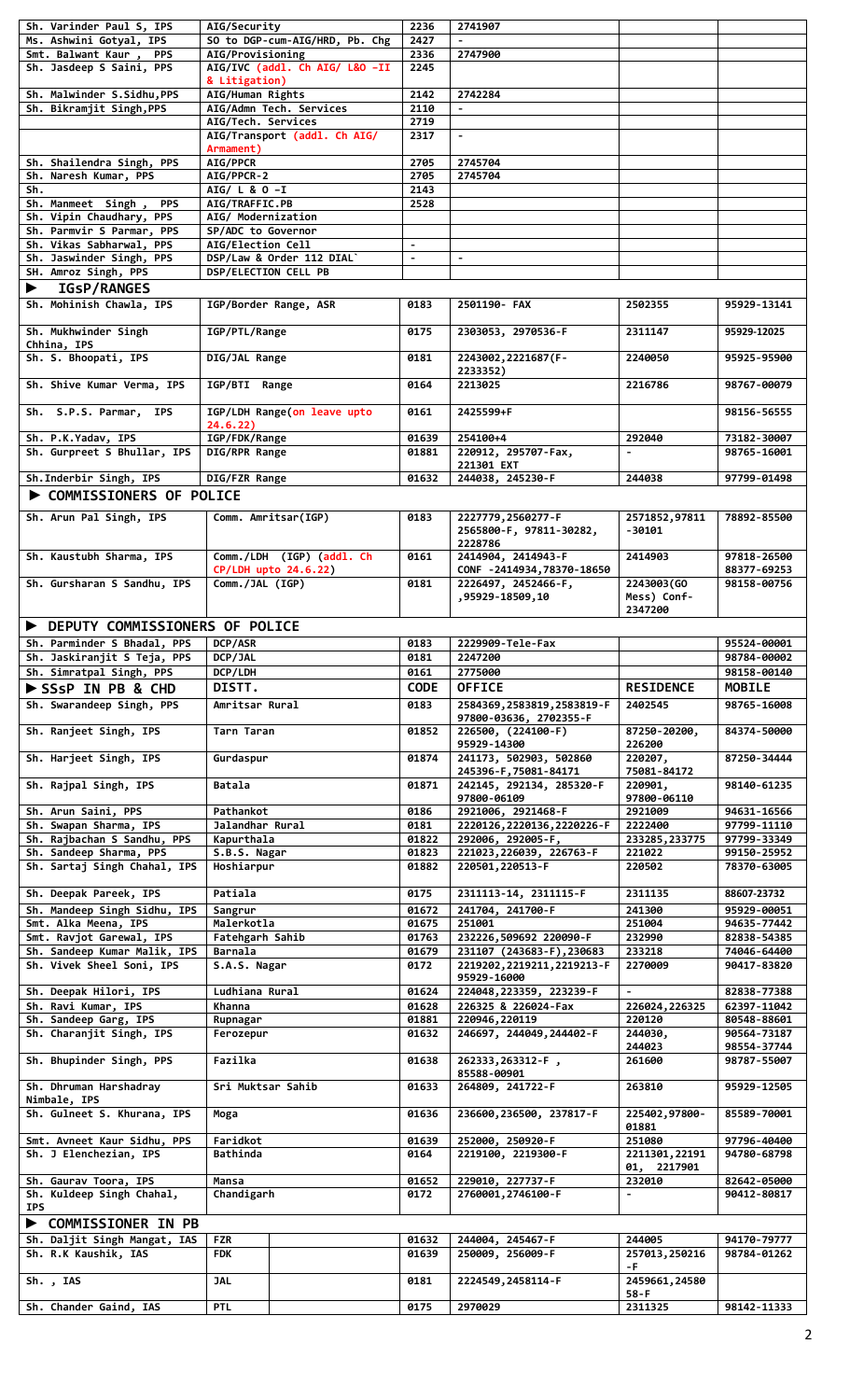| Sh. Manvesh Singh Sidhu, IAS              | <b>RPR</b>        |                                                   | 01881          | 220400, 221165-F                       | 221400                     | 99154-33666                |
|-------------------------------------------|-------------------|---------------------------------------------------|----------------|----------------------------------------|----------------------------|----------------------------|
| DY.COMMISSIONER IN PB                     |                   |                                                   |                |                                        |                            |                            |
|                                           |                   |                                                   |                |                                        |                            |                            |
| Sh. Harpreet Singh Sudan, IAS             | ASR               | PA 98555-96060                                    | 0183           | 2226161, 2223551, 2223991-F            | 2226262, 22261             | 75289-02828                |
| Sh. Manish kumar, IAS                     | <b>TTN</b>        | PA 83606-06719                                    | 01852          | 224101, 224102-F)                      | 62-F<br>246261,            | 98150-68884                |
| Sh. Mohd. Isfak, IAS                      | <b>GSP</b>        | PA 62837-23168                                    | 01874          | 247500, 224501-F                       | 2461616-F                  | 99154-33786                |
| Sh. Ghanshyam Thori, IAS                  | <b>JAL</b>        | PA 96467-86087                                    | 0181           | 2224783,                               | 224270-F<br>2459664, 22272 | 97797-79970                |
| Sh.Navjot Pal Singh, IAS                  | SBS-N             | PA 99153-57133                                    | 01823          | 221301,                                | 97 - F<br>221401,226406    | 98157-15444                |
| Sh. Sandeep Hans, IAS                     | <b>HPR</b>        | PA 94173-55560                                    | 01882          | 220301, 220412-F,                      | -F.<br>220302,220303       | 81461-56777                |
| Sh. Vishesh Sarangal, IAS                 | <b>KPT</b>        | PA 98147-00877                                    | 01822          | 233777, 233393-F                       | - F.<br>233776,            | 99889-58791                |
| Smt. Sakshi Sawhney, IAS                  | <b>PTL</b>        | PA 80541-46002                                    | 0175           | 2311300, 2311301-F                     | 2311303, 23113<br>02-F     | 81302-56305                |
| Smt. Parneet Shergill, IAS                | <b>FGS</b>        | PA 98729-84988                                    | 01763          | 232215, 221341-F,                      | 221341,                    | 80547-00771                |
| Sh. Amit Talwar, IAS                      | SAS-N             | PA 98550-61577                                    | 0172           | 2219500, 2219501-F                     | 2225080-F                  | 89688-99999                |
| Sh. Jatindra Jorwal, IAS                  | <b>SGR</b>        | PA 96467-00244                                    | 01672          | 234004, 232304-F                       |                            | 95923-00883                |
|                                           |                   |                                                   |                |                                        | 234042,230008<br>-F.       |                            |
| Sh. Sanyam Agarwal, IAS                   | <b>MLK</b>        | PA 98147-06367                                    | 01675          | 252000                                 | 252001-2                   | 97801-08469                |
| Sh. Harish Nayar, IAS                     | <b>BNL</b>        | PA 97800-07890                                    | 01679          | 244360,                                | 244361,244370              | 94172-51445                |
|                                           |                   |                                                   |                |                                        | -F.                        |                            |
| Smt. Surabhi Malika, IAS                  | <b>LDH</b>        | PA 81464-00682                                    | 0161           | 2403100, 2404055-F                     | 2404055, 24045<br>02-F     | 98158-74099                |
| Smt. Preeti Yadav, IAS                    | <b>RPR</b>        | PA 94172-18276                                    | 01881          | 221150, 221165-F                       | 221250, 221165<br>-F.      | 85869-43342                |
| Smt.Amrit Singh, IAS                      | <b>FZR</b>        | PA 94641-07285                                    | 01632          | 244008, 244039-Fax                     | 244006, 241101<br>Fax      | 98880-07644                |
| Sh. Vineet Kumar, IAS                     | <b>SMS</b>        | PA 81461-33533                                    | 01633          | 263643, 263808-Fax                     | 263644,263645<br>-F.       | 84277-74331                |
| Sh. Kulwant Singh, IAS                    | MGA               | PA 98150-70592                                    | 01636          | 234400, 234411-Fax                     | 225401-T/F                 | 90237-00015                |
| Sh. Showkat Ahmed Parray,<br>IAS          | <b>BTI</b>        | PA 96467-09001                                    | 0164           | 2210042, 2212789-Fax                   | 2213071, 22127<br>89 - F   | 78378-67084                |
| Smt. Ruhee Dugg, IAS                      | <b>FDK</b>        | PA 99889-00323                                    | 01639          | 251051,                                | 251000,251024<br>Fax       | 94643-40002                |
| Sh. Himanshu Agarwal, IAS                 | <b>FZK</b>        | PA 70091-03300                                    | 01638          | 260555, 264666-FAX                     | 264666, 261555<br>-F.      | 95012-00927                |
| Sh. Harbir Singh, IAS                     | <b>PTK</b>        | PA 96463-00733                                    | 0186           | 2346464,                               | 01870-<br>292332,257077    | 98140-66550                |
| Sh Jaspreet Singh, IAS                    | MNS               | PA 95010-30426                                    | 01652          | 229800, 229247-F                       | -F.<br>232900,232713       | 98723-65030                |
| Sh. Vinay Partap Singh, IAS               | UT/CHG            | PA 99881-83485                                    | 0172           | 2700109                                | -F                         | 70825-71000                |
|                                           |                   |                                                   |                |                                        |                            |                            |
| <b>MISC.NUMBERS</b>                       |                   |                                                   |                |                                        |                            |                            |
|                                           |                   |                                                   |                |                                        |                            |                            |
| Sh. Anmol Rattan S Sidhu                  | Adv. General Pb.  |                                                   |                | 2740287, 2741826-Fax                   | EPBX 6612222               | 99143-00003                |
| Sh. Neeraj Sharma                         |                   | Advisor PB Police and Expert                      |                | 183-2227270, 271274                    | 0183-222775,               | 98140-54585                |
|                                           |                   | Advisor MHA, GOI (Camp at ASR)                    |                |                                        | 2565148                    | 98552-54585                |
| Sh. Inder Pal Garg                        |                   | Joint Director Prosecution                        | 9117           | 2219020                                |                            | 94172-01238                |
| Sh. Nirmal Pal Singh                      |                   | Joint Director Prosecution &                      |                |                                        | $\blacksquare$             | 98558-45027                |
|                                           |                   | Litigation, CID Pb. SAS-N                         |                |                                        |                            |                            |
| Sh. P.K Chhibber                          | D.A/CID/PB/SAS-N  |                                                   |                |                                        |                            | 94170-85563                |
| Sh. Balwant Singh                         |                   |                                                   |                | 2740628                                |                            | 98867-22641                |
|                                           |                   | D.A/Legal, Intelligence                           |                |                                        |                            |                            |
| Sh Vikram Vir Sharda                      |                   | Legal Advisor to CPO, Pb.                         | 2439           |                                        |                            | 98552-84899                |
| Sh. Jeetinder Singh Grewal                |                   | Legal Advisor, CPO                                | 2438           |                                        |                            | 94170-00021                |
| Sh.Gurwinder Singh Bhatti                 | Crime CAW         | Law Officer/ Legal Advisor                        | 2627           |                                        | 94174-01400                | 98888-98944                |
|                                           |                   |                                                   | 2629           |                                        |                            | 97800-00709                |
| Sh. Gagandeep Chaudhary<br>Sh. R.K Salwan |                   | Legal Advisor, BOI                                | 2503           |                                        |                            |                            |
| Dr.Reena Dua                              | DA/BOI            | Joint Dir. Prosecution Crime                      | 2606           |                                        | $\blacksquare$             | 99883-01158<br>98153-00679 |
| Sh. Rahul Gupta                           | Dir. Sports       |                                                   |                | 2606400(SCO No.116-17, S-34            |                            | 98728-88848                |
| Smt. Seema Sharda                         | Dir. FSL          |                                                   |                |                                        |                            | 99880-94920                |
| Dr. Gurpal Singh                          |                   | Chief Chemical Exm.                               | 0160           | 2220024, 2704600, 2220024-F<br>2281881 |                            | 98728-60874                |
| Sh. Dharuv Singla                         |                   | Chief Technology Officer, IT                      | 2431           |                                        |                            | 98111-36343                |
|                                           | Expert            |                                                   |                |                                        |                            |                            |
| Sh. Anil Arora                            | Controller F & A  |                                                   | 2333           | 2741251                                |                            | 98785-30900                |
| Sh. Jogwinder Singh                       |                   |                                                   | 2209           | 2740633                                |                            | 98156-29705                |
| Ms. Pawandeep Kaur                        | $S.0.$ Audit      | Dy. Controller F& A                               | 2167           |                                        |                            | 83607-86928                |
| Sh. Mukul Rai                             |                   | Social Media & Community                          | 2411           |                                        |                            | 97797-37710                |
|                                           | Policing          |                                                   |                |                                        |                            |                            |
| Sh. Parampreet Singh Narula               |                   | Public Relation officer                           | 2710           |                                        |                            | 84272-22224                |
| Sh. Dharampal                             | PS to DGP/PB      |                                                   | 2406           |                                        |                            | 98159-72139                |
| Sh. Satvir Singh                          | E.O.CPO           |                                                   | 2405           | 2740104                                |                            | 98158-06400                |
| Smt. Paramjeet Kaur                       | $E.0.$ INT        |                                                   | 9310           | 2219010                                | $\overline{\phantom{a}}$   | 98784-27025                |
| Dr. Meetpal Singh                         |                   | Sr. Medical Officer                               | 2141           |                                        |                            | 98156-20030                |
| Sh. Jaswinder S Brar, PPS                 | DSP/ L & O (112)  |                                                   | $\blacksquare$ | $\blacksquare$                         | $\blacksquare$             | 98760-50195                |
| Sh. Amroz Singh, PPS                      | DSP/Election Cell |                                                   |                |                                        |                            | 95924-24675                |
| INSPR. Rawail Singh                       |                   | Care taker Conference Hall                        | 2602           |                                        |                            | 95010-24029                |
| ASI Parshotam Lal                         |                   | Floor-6 & Building<br>Asstt.Care taker Conference | 2603<br>2604   |                                        |                            | 70096-65605<br>94644-27018 |
| Smt Kanika                                | Hall & Building   | Law officer crime (BOI)                           | 2534           |                                        |                            | 97797-27623                |
|                                           |                   |                                                   |                |                                        |                            |                            |
| A. INTELLIGENCE WING PUNJAB               |                   |                                                   |                | Fax-0172-2293500- Ext-9131-F           |                            |                            |
| Sh. Prabodh Kumar, IPS                    |                   | Special DGP Intelligence                          | 9501           | 2219001(MHL), 2740348 (CHG)            |                            |                            |
|                                           | Punjab, CHD       |                                                   | 2505           |                                        |                            |                            |
| Sh. S.S Srivastava, IPS                   | ADGP/INT          |                                                   | 9506           | 2219002-MHL                            | 2921329                    | 99582-19111                |
| Sh. R.N. Dhoke, IPS                       |                   | ADGP Internal SEC(Supervision                     | 9511           | 2219023-MHL, 2743270-CHG               | 2920319                    | 90136-26505                |
|                                           |                   | of CI,FIU & OCCU ) Dir. ED                        |                |                                        |                            |                            |
| Sh. Amit Prasad, IPS                      |                   | ADGP/CI & OCCU PB                                 | 9301           | 2219006                                | 2794760                    | 98145-32393                |
| Sh. Jatinder S. Aulkah, IPS               | <b>IGP/INT</b>    |                                                   | 9403           | 2219004                                | 2622940                    | 98761-00005                |
|                                           | IGP/ CI & OCCU    |                                                   | 9403           |                                        |                            |                            |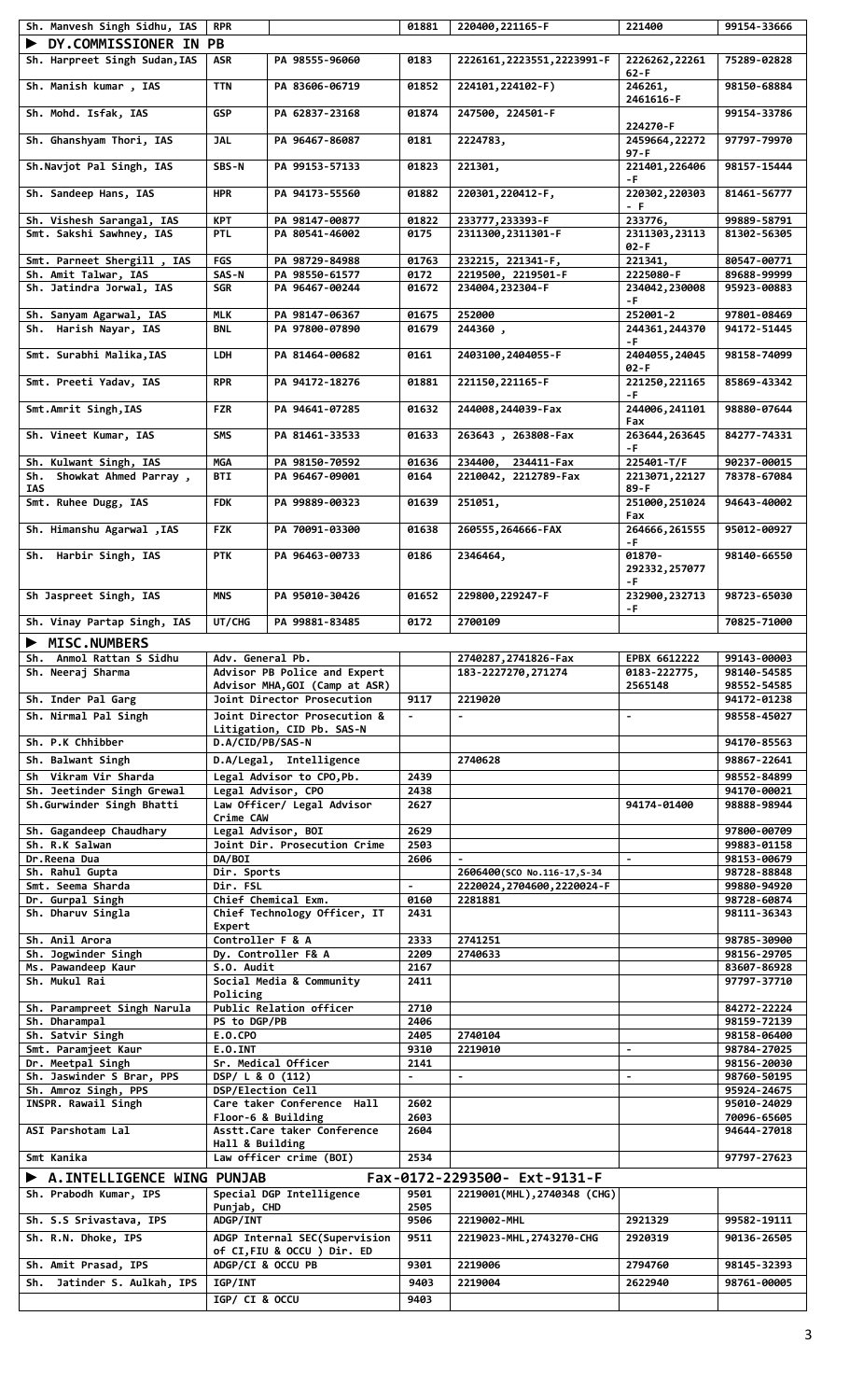| Sh. Ananya Gautam                                              | IGP/ATS (Addl. Charge FIU)            | 9401  | 2219024           | 2690902        | 97799-26541                 |
|----------------------------------------------------------------|---------------------------------------|-------|-------------------|----------------|-----------------------------|
| $Sh.,$ IPS                                                     | DIG/INT                               | 9303  | 2219030           | 95924-88028    |                             |
|                                                                | DIG/CI                                | 9302  | 2219003           |                |                             |
|                                                                | AIG/OCCU & Addl. Charge               | 9303  |                   | 9403           |                             |
|                                                                | Comdt. 82 Bn. PAP, Chg.               |       |                   |                |                             |
| Sh. Varun Sharma, IPS                                          | <b>AIG/INT</b>                        |       |                   |                | 98105-68658                 |
| Sh. Naveen Singla, IPS                                         | AIG/INT-I                             | 9402  | 2219012           |                | 97798-80857                 |
| Sh. Sachin Gupta, IPS                                          | AIG/INT-II                            | 9308  |                   |                | 97184-06931                 |
| Sh.                                                            | AIG/INT-III                           | 9315  | 2219013           | $\blacksquare$ |                             |
| Sh. Satinder Pal Singh, PPS                                    | AIG/HQs/Int.                          | 9306  | 2219009           |                | 97794-64004                 |
| Sh. Naresh Kumar, PPS                                          | AIG/PPCR-II                           | 2705  | 2745704           | $\blacksquare$ | 81980-00029                 |
| Sh. Shailendra Singh, PPS                                      | AIG/PPCR                              | 2705  | 2745704           | $\blacksquare$ | 98728-94184                 |
| Sh. Harcharan S Bhullar, IPS                                   | AIG-Cum Principal CID Trg.            | 9316  | 2700880           |                | 78377-73777                 |
| Sh. Manjinder S Chauhan, PPS                                   | School, Pb<br>AIG/INT.                | 9406  | 2219007           | 80548-00001    | 73079-00009                 |
| SH. Tejinderjit S Virk, PPS                                    | AIG/FIU                               | 9409  |                   |                | 95929-13515                 |
|                                                                |                                       |       |                   |                | 98723-47637                 |
| Ms. Amneet Kondal, IPS                                         | AIG/CI                                | 9302  |                   |                | 97791-78428                 |
| Sh. Vikas Sabhharwal, PPS                                      | $SP/CI -$<br>IJ                       | 9528  |                   |                | 98726-26462                 |
| Sh. Jaskirat Singh, PPS                                        | SP/OCCU                               | 9407  |                   |                | 82838-17819                 |
| Sh. Swaran Singh, PPS(Retd.)                                   | AIG/Int                               | 9222  |                   | 0160-2258665   | 98147-82665                 |
| Sh. Braham Paul, PPS (Retd.)                                   | <b>AIG/CI</b>                         | 9529  | 2219018           | 2789990        | 98784-01156                 |
| Sh. Charanpal Singh, PPS                                       | DSP/HQRs, INT                         | 9109  |                   |                | 95929-13155                 |
| SH. Lovepreet Singh, PPS                                       | DSP/ INT                              |       |                   |                | 96436-22495                 |
| Sh. Prabhjot Kaur, PPS                                         | DSP/CI/HQ                             |       |                   |                | 98149-00058                 |
|                                                                |                                       |       |                   |                |                             |
|                                                                |                                       |       |                   |                |                             |
| Sh. Harinderdeep Singh, PPS                                    | DSP/Technical Cell                    |       |                   |                | 88472-49534                 |
| SH. Nikhil Garg, PPS                                           | DSP/ Technical Cell                   |       |                   |                | 98053-45728                 |
| Sh. Karminder Singh, PPS                                       | DSP CID Trg. School, PB               |       |                   |                |                             |
|                                                                | DSP CID Trg. School                   |       |                   |                | 98140-50614                 |
| Sh. Nirmal Singh, PPS                                          | (addl. ch PPCR)                       |       |                   |                | 97797-02007                 |
| Sh. Daljit Singh, PPS                                          | DSP/PPCR                              | 2703  |                   |                | 85588-90313                 |
|                                                                | <b>DSP/PPCR</b>                       | 2703  |                   |                |                             |
| Sh. Ashok Kumar, PPS                                           | <b>DSP/PPCR</b>                       | 2720  |                   |                | 95929-70857                 |
| Sh. Slamudin, PPS                                              | DSP/Special Cell                      | 9329  | $\blacksquare$    | $\blacksquare$ | 84448-00020                 |
| Sh.Dhian Chand Mehta (Retd.)                                   | DSP/Special Cell                      | 9458  |                   |                | 98140-09783                 |
|                                                                |                                       |       |                   |                |                             |
| AisG Zonal CID/CI PUNJAB<br>Sh. Amarjit Singh Bajwa, PPS       | AIG/CID/Z/ASR                         | 0183  | $2401901 + Fax$   |                | $3 - 5 - 22$<br>98766-33333 |
| Sh. Rajeshwar S Sidhu, PPS                                     |                                       |       |                   | 2277987        |                             |
| Sh. Rattan Singh, PPS                                          | AIG/CID/Z/JAL                         | 0181  | 2990787-TELEFAX   |                | 99158-00007                 |
|                                                                | AIG/CID/Z/LDH                         | 0161  | 4654910           |                | 98724-00300                 |
| Sh. Alam Vijay Singh, PPS                                      | AIG/CID/Z/PTL                         | 0175  | 2354165-F         |                | 98552-00001                 |
| Sh. Surinder Pal Singh, PPS                                    | AIG/CID/Z/BTA                         | 0164  | 2219845           |                | 97800-06474                 |
| Sh. Kulwant Rai, PPS                                           | <b>AIG/CID/Z/FZR</b>                  | 01632 | 244494            |                | 99150-29888                 |
| Sh. Anil Joshi, PPS                                            | AIG/CID/CHD                           | 0172  | 2700880           |                | 95920-66666                 |
|                                                                | AIG/CI/ASR                            | 0183  | 2587169,2705960 F |                |                             |
| Sh. Satinder Singh IPS                                         | AIG/CI/JAL addl charge                | 0181  | 2238049, 5001044  |                | 98140-54946                 |
| Sh. Gurdial Singh, IPS                                         | AIG/CI/LDH                            | 0161  | 4047980           |                | 95922-05252                 |
| Sh. Jaspreet S Sidhu, IPS                                      | <b>AIG/CI/PTL</b>                     | 0175  | 2922587           | $\blacksquare$ | 98151-81838                 |
| Sh. Jaspreet S Sidhu, IPS                                      | (Addl. Charge)<br><b>AIG/CI/BTA</b>   | 0164  | 2215900           |                | 98151-81838                 |
|                                                                |                                       |       |                   |                | 82888-88883                 |
| Sh. Ashwani Kapoor, IPS                                        | AIG/CI/PTK (Addl. Ch<br>AIG/SSOC-SAS) | 0186  | 2235563           |                | 98729-00011                 |
|                                                                | AIG/CI/ FZR                           | 01632 | 241415            | $\blacksquare$ |                             |
|                                                                | (Addl.charge SSOC/FZK)                |       |                   |                |                             |
| Sh. Naveen Singla, IPS                                         | AIG/CID/U/PB New Delhi                | 0172  | 2219012 (MHL)     | $\blacksquare$ | 97796-80857                 |
|                                                                | (Addl. Charge)                        |       |                   |                | 97798-80857                 |
|                                                                |                                       |       |                   |                |                             |
| Sh. Sukhminder S Mann, IPS                                     | AIG/SSOC/ASR                          | 0183  | 2586090           |                | 98140-45052                 |
|                                                                | ( Add DIG/Jails)                      |       |                   |                |                             |
| Sh. Ashwani Kapoor, IPS<br>DISTRICT CID/CI UNITS IN THE PUNJAB | AIG/SSOC/SAS-N (Addl Ch.)             |       | $\blacksquare$    | $\blacksquare$ | 98729-00011                 |
|                                                                |                                       |       |                   |                |                             |
| Sh. Kashmir Singh, PPS                                         | DSP/CID/ASR-C                         | 0183  | 2227700, 2401901  | 97800-04420    |                             |
| Sh. Ravinder Kumar, PPS                                        | DSP/CID/ASR-R (add Ch)                | 0183  | 2226123           | 97793-00865    |                             |
| Sh. Ravinder Kumar, PPS                                        | DSP/CID/TTN                           | 01852 | 222411            | 97793-00865    |                             |
| Sh. Inderveer Singh, PPS                                       | DSP/CID/GSP                           | 01874 | 244327            | 98154-54519    |                             |
| Sh. Rameshwar Singh, PPS                                       | DSP/CID/PTK                           | 0186  | 2220563           | 88475-54499    |                             |
| Sh. Palwinderjit Kaur, PPS                                     | DSP/CID/BTL                           | 01871 | 240832            | 98777-48792    |                             |
| Sh. Davinder Parshad, PPS                                      | DSP/CID/JAL-C                         | 0181  | 2990652           | 98150-29353    |                             |
| Sh. Rajinder Kumar, PPS                                        | DSP/CID/JAL-R                         | 0181  | 2990652           | 89470-00041    |                             |
| Sh. Didar Singh, PPS                                           | DSP/CID/SBS-N                         | 01823 | 220039            | 98145-24999    |                             |
| SH. Kuldeep Singh, PPS                                         | DSP/CID/HPR                           | 01882 | 299408            | 98153-00148    |                             |
| Sh. Raj Kumar, PPS                                             | DSP/CID/KPT                           | 01822 | 233746,232006     | 70090-44113    |                             |
| Sh. Sukhbir Singh, PPS                                         | DSP/CID/PTL                           | 0175  | 2213027           | 99154-16834    |                             |
| SH. Devinder Singh, PPS                                        | DSP/CID/FGS                           | 01763 | 232206            | 95929-12441    |                             |
| Sh. Sanjeev kumar Joshi, PPS                                   | DSP/CID/SGR                           | 01672 | 231308            | 78778-30864    |                             |
| Sh. Charanpal Singh, PPS                                       | DSP/CID/MLK (add Ch MLK)              |       |                   | 95929-13155    |                             |
| Sh.Baldev Singh, PPS                                           | DSP/CID/BNL                           | 01679 | 230814            | 62839-00603    |                             |
|                                                                |                                       |       |                   |                |                             |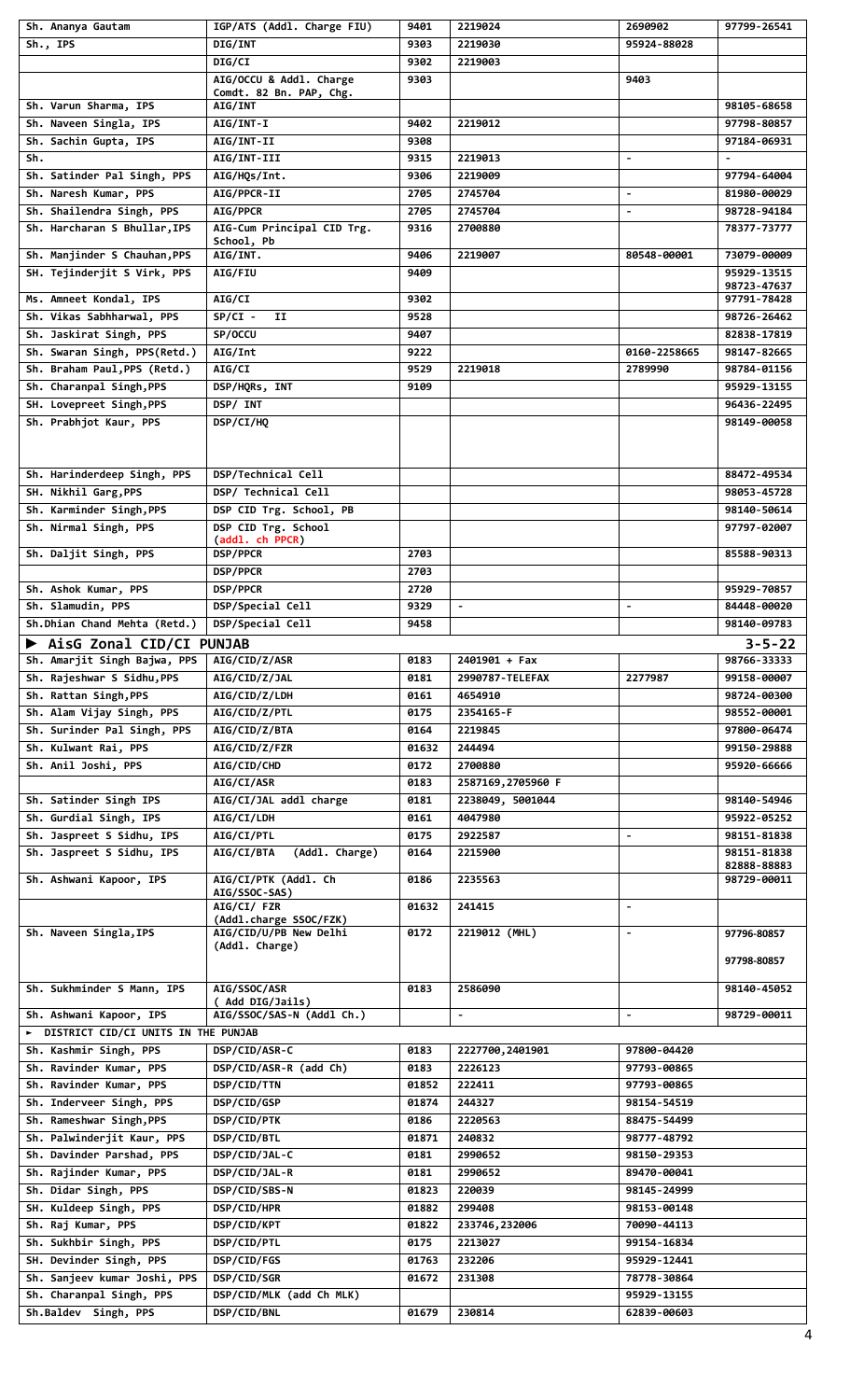| INSP.Joginder singh,                               | I/C/CID/LDH-C                                                              | 0161           | 4068498            | 84278-83355                      |                            |
|----------------------------------------------------|----------------------------------------------------------------------------|----------------|--------------------|----------------------------------|----------------------------|
|                                                    | DSP/CID/LDH-R                                                              | 01624          | 223235             |                                  |                            |
| Sh. Harjinder Singh, PPS                           | DSP/CID/KHN                                                                | 01628          | 226056             | 95929-00511                      |                            |
| Sh. Ravinder Singh, PPS                            | DSP/CID/RPR                                                                | 01881          | 221174             | 95929-13172                      |                            |
| Sh. Rakesh Kumar, PPS                              | DSP/CID/SAS-N                                                              | 0172           | 2219221            | 98880-08686                      |                            |
| Sh. Sukhdev Singh, PPS                             | DSP/CID/FZR                                                                | 01632          | 244479,            | 97794-50602                      |                            |
| Sh. Manjinder Pal Singh, PPS                       | DSP/CID/FZK                                                                | 01638          | 261362             | 95929-13888                      |                            |
| Sh. Ashok Kumar, PPS                               | DSP/CID/MGA                                                                | 01636          | 239823             | 98158-00373                      |                            |
| Sh. Sukhdev Singh, PPS                             | DSP/CID/FDK (addl. Ch)                                                     | 01639          | 251003             | 97794-50602                      |                            |
| Sh. Parminder Singh, PPS                           | DSP/CID/BTI                                                                | 0164           | 2211845            | 97792-02000                      |                            |
| INSP. Malkit Singh                                 | I/C/CID/ MNS                                                               | 01652          | 227038-FAX         | 99157-72498                      |                            |
|                                                    |                                                                            |                |                    |                                  |                            |
| INSP. Manjit Singh, PPS                            | I/C/CID/SMS                                                                | 01633          | 262589             | 98777-78220                      |                            |
| Sh. Satinder Kumar, PPS                            | DSP/CID/U/CHG                                                              | 0172           | 2700880            | 98885-27500                      |                            |
| INSP. Subahash Chander                             | <b>IC/CID/DELHI</b>                                                        | 011            | 23710756           | 085728-38050, 79883-             |                            |
| Sh.Balwant Singh, PPS                              | DSP/BBMB/NGL                                                               | 01887          | 223060,            | 06979,85728-88050<br>78371-40021 |                            |
| Sh. Nirvair Singh, PPS                             | DSP/A.PORT/ASR                                                             | 0183           | 2214052            | 98727-51577                      |                            |
|                                                    |                                                                            |                |                    |                                  |                            |
| Sh. Harwinder Pal Singh, PPS                       | DSP/SSOC/ASR                                                               | 0183           | 2586090            | 98552-99999                      |                            |
| Insp. Paramjit Singh                               | IC/CI/BTA                                                                  | 0164           | 2215900, 2215902   | 98760-10880                      |                            |
| Sh. Pritpal S Ghuman, PPS                          | DSP/CI/PTL                                                                 |                |                    | 98728-33677                      |                            |
| Sh. Rajnish Kumar, PPS                             | DSP/CI/PTL                                                                 |                |                    | 99150-05489                      |                            |
| Sh. Dalpreet Singh, PPS                            | DSP/CI/LDH(R)                                                              |                |                    | 98158-00473                      |                            |
| SH. Varunjeet Singh, PPS                           | DSP/CI/LDH(C) & KHN                                                        | 0161           | 4047980            | 98158-00217                      |                            |
| INSP.Vimal Kumar                                   | I/C/PCP Rd. & Railway ASR                                                  | 0183           | 2382666            | 95929-13826                      |                            |
|                                                    | (Addl. Charge)                                                             |                |                    |                                  |                            |
| INSP.Vimal Kumar                                   | I/C/CI/ASR (Addl. Charge)TTN                                               |                |                    | 95929-13826                      |                            |
| Sh. Nirmal Singh, PPS                              | DSP/CI/PTK (Addl. Charge) GSP                                              |                |                    | 98185-38150                      |                            |
| Sh. Harbhajan Lal, PPS                             | DSP/CI/JAL                                                                 |                |                    | 95929-13806                      |                            |
| INSP. Swaran Singh                                 | <b>IC/KPT</b>                                                              |                |                    | 97799-19305                      |                            |
| INSP. Onkar Singh                                  | IC/HPR                                                                     |                |                    | 81276-77021                      |                            |
| Insp. Satish Kumar                                 | IC/CI/Ferozepur                                                            | 01632          | 244308             | 94630-47147                      |                            |
|                                                    |                                                                            |                |                    |                                  |                            |
|                                                    | BUREAU OF INVESTIGATION (BOI), CRIME (CR No. -2922619)                     |                |                    |                                  |                            |
| Sh. B.Chandra Sekhar, IPS                          | ADGP & Director/BOI, Pb, Chg                                               | 2621           | 2740179            |                                  |                            |
|                                                    | IGP/Crime-IV Admn. (BOI)                                                   | 2619           | 2924845            |                                  |                            |
| Sh. A. K Mittal, IPS                               | IGP/Crime PBI/Admn                                                         | 2623           | 2740660            |                                  |                            |
|                                                    | IGP/Crime                                                                  | 2633           | 2743738            |                                  |                            |
| Sh. Naveen Saini, IPS                              | AIG/Crime/Inv. & Special Cell                                              | 2605           | 2740768            |                                  |                            |
| Sh. Gaurav Garg, IPS                               | AIG/Crime                                                                  |                |                    |                                  |                            |
| Sh. Kuljit Singh, PPS                              | AIG/Crime Commission, Pb.                                                  | 2708           | $\blacksquare$     |                                  |                            |
| Sh. Surinderjit S Mand, PPS                        | AIG/Crime Inv. 1, BOI                                                      |                |                    |                                  |                            |
|                                                    |                                                                            | 2729           |                    |                                  |                            |
| Sh. Yadwinder S Sandhu, PPS                        | AIG/Admn                                                                   | 2716           |                    |                                  |                            |
|                                                    |                                                                            |                |                    |                                  |                            |
| Sh. Harwinder S Virk, PPS                          | AIG/Crime-II                                                               |                |                    |                                  |                            |
| Smt Surinderjit Kaur, PPS                          | AIG/Complaint Cell/EOW                                                     | 2637           |                    |                                  |                            |
| Sh. Balraj Singh, PPS                              | AIG/Crime                                                                  | 2729           | $\blacksquare$     |                                  |                            |
| Sh. Sarbjeet Singh, PPS                            | AIG/Litigation & EOW, BOI                                                  | 2633           |                    |                                  |                            |
| Sh. Gurmeet Singh, PPS                             | AIG/Crime, Zone, BTA                                                       | $\blacksquare$ | $\blacksquare$     |                                  | 98729-00330                |
|                                                    |                                                                            |                |                    |                                  |                            |
| Sh. Raj Kumar, PPS                                 | AIG/Crime, Zone, PTL                                                       |                |                    |                                  | 98785-55877                |
|                                                    | AIG/Crime, Zone, LDH                                                       |                |                    |                                  |                            |
| Smt. Richa Agnihotri, PPS                          | AIG/Crime, zone, ASR                                                       |                |                    |                                  | 97793-00077                |
| Sh. Balbir Singh Bhatti, PPS                       | AIG/Crime, Zone, JAL                                                       |                |                    |                                  | 88473-78003                |
|                                                    | VIGILANCE BUREAU PUNJAB SAS-NAGAR, SECTOR-68 CONTROL ROOM-2217100, 2217200 |                |                    |                                  |                            |
| Sh. Varinder Kumar, IPS                            | Chief Director state VB/Pb                                                 | Ext.           | 2218111, 2216142   | 2691160                          | 98768-00000                |
|                                                    |                                                                            | 101            |                    |                                  |                            |
| Smt. Vibhu Raj, IPS                                | ADGP/Vigilance EOW                                                         | 103            | 2218555            | 2750500                          | 81461-01621                |
|                                                    | ADGP-Cum-Dir/VB/Pb                                                         | 102            | 2218444            | 2972909                          |                            |
| Sh Jatinderjit Singh                               | JD/P                                                                       | 113            | 2217009            | 2542540                          | 98146-02525                |
| Sh. Kanwaldeep Singh, PPS                          | JD/Admn                                                                    | 106            | 2217004            | 2600327                          | 99150-12700                |
| Sh. Simrat Pal Singh PPS                           | JD/Crime                                                                   |                |                    |                                  | 98158-00140                |
| Sh. Gurjot Singh, PPS                              | JD/IVC & SU                                                                |                |                    |                                  | 91155-16004                |
| Sh. Manmohan Kumar, PPS                            | <b>AIG/FS</b>                                                              |                |                    |                                  | 99150-29010                |
|                                                    |                                                                            |                |                    |                                  |                            |
| Sh. Ajay Chaudhary                                 | ADA/VB/HQ-I                                                                |                | 2217100-200        |                                  | 78373-38845                |
| Sh. Kanwardeep Singh                               | ADA/VB/HQ-II                                                               | 157            | 2217100-200        |                                  | 98033-33363                |
| Sh. Roop Lal                                       | Supdt. admn                                                                | 117            | 2217100-200        |                                  | 93166-74839                |
| Sh. Krishan Lal                                    | Supdt. Crime-1                                                             | 118            | 2217100-200        |                                  | 94175-79836                |
| Sh. Jagraj Singh, PPS                              | DSP/VB/ BNL                                                                |                |                    |                                  | 95011-12018                |
|                                                    |                                                                            |                |                    |                                  | 94177-59082                |
| Sh. Harmeet S Hundal, PPS                          | SSP/VB/PTL                                                                 | 0175           | 2302027-F, 2212811 | $\blacksquare$                   | 97790-01155                |
| Sh. Rupinder Singh, PPS                            | SSP/VB/LDH                                                                 | 0161           | 2406969            | 0161-4645388                     | 98760-55388                |
| Sh. Surendra Lamba, IPS                            | SSP/VB/EOW/LDH                                                             | 0161           | 2920333            |                                  | 99296-00021                |
| Sh. Daljinder S Dhillon, PPS                       | SSP/VB/JAL                                                                 | 0181           | 2244135, 2226349-F | 0181-4045403                     | 98157-91100                |
| Sh. Gurmeet Singh, PPS                             | SSP/VB/FZR                                                                 | 01632          | 244078             |                                  | 99157-01469                |
|                                                    |                                                                            |                |                    |                                  | 95920-01112                |
| Sh. D. Harish Omparkash, IPS                       | SSP/VB/BTA                                                                 | 0164           | 2214697            | $\blacksquare$                   | 79960-00009                |
| Sh. Varinder Singh, PPS                            | SSP/VB/ASR                                                                 | 0183           | 2210413            | 0183-2403313                     | 99888-89006                |
| Sh. Daljeet Singh, PPS<br>Sh. Gaganajit Singh, PPS | SSP/VB, SAS-Nagar<br>SSP/VB, RPR Range                                     |                |                    |                                  | 98723-12345<br>98140-89184 |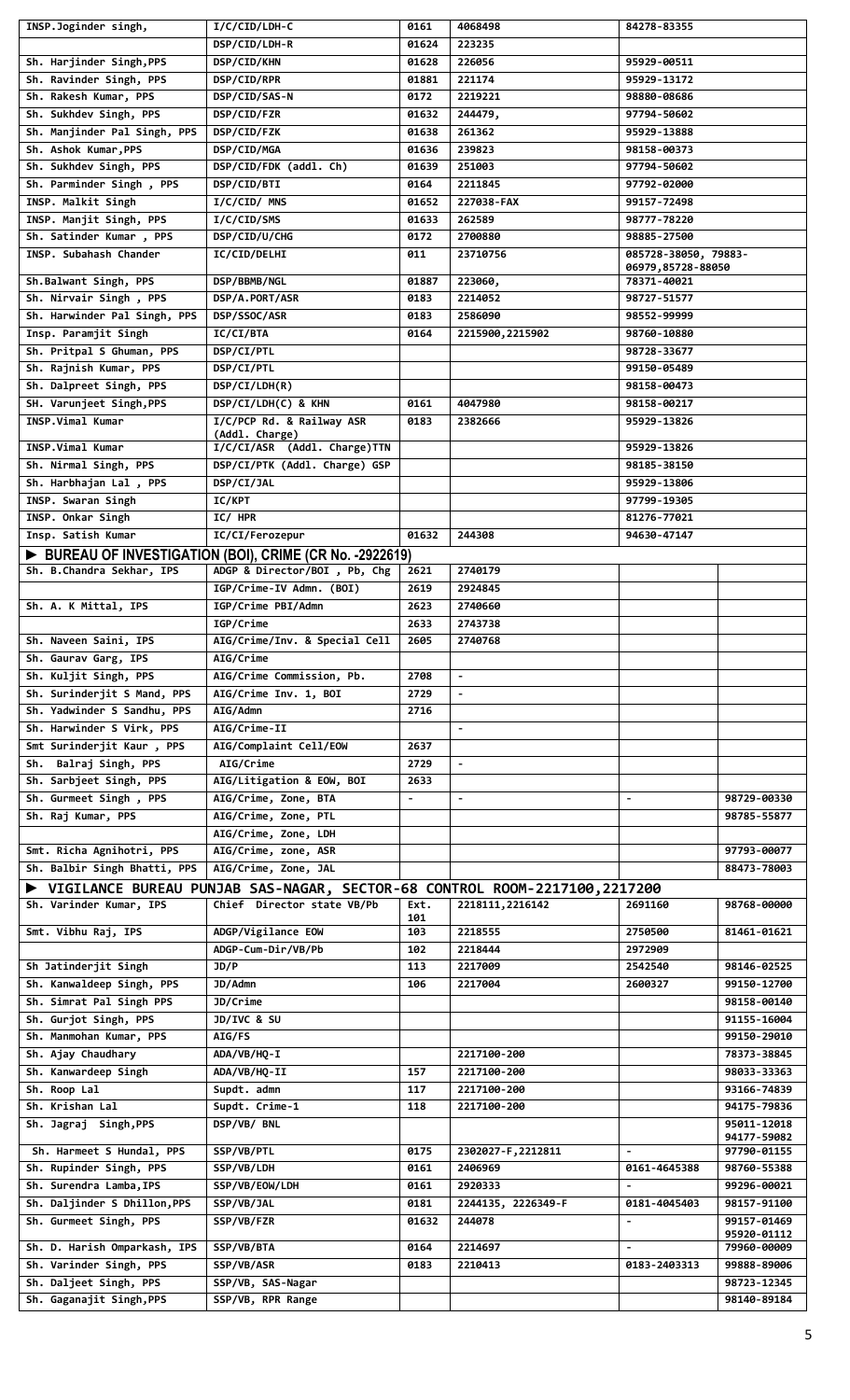| SPCIAL TASK FORCE (STF) PUNJAB, CHANDIGARH               |                                                                                          |                | CONTROLROOM 2219037, (9230) 2219300 |                               |                            |
|----------------------------------------------------------|------------------------------------------------------------------------------------------|----------------|-------------------------------------|-------------------------------|----------------------------|
| (Fax)                                                    |                                                                                          |                |                                     | 79019-59595                   |                            |
| Sh. Harpreet S Sidhu, IPS                                | DGP/STF                                                                                  | 9201           | 2219036-MHL                         |                               | 99158-09999                |
| Sh. Mohinish Chawla, IPS<br>Sh. Gurinder Singh, Dhillon, | IGP/STF (Addl. Charge)                                                                   |                |                                     |                               | 95929-13141                |
| <b>IPS</b>                                               | IGP/STF, Punjab Chd.                                                                     | 9202           |                                     |                               | 98786-66666                |
| Sh. S.K Rampal                                           | DIG/STF                                                                                  | 9208           |                                     |                               | 75032-00007                |
| Sh. Snehdeep Sharma, PPS                                 | AIG/STF LDH Range                                                                        |                |                                     |                               | 95929-14703                |
| Sh. Nirmaljit Singh, PPS                                 | AIG/STF FZR Range                                                                        |                |                                     |                               | 81464-00057                |
| Sh. Rashpal Singh, PPS                                   | AIG/STF ASR (Addl. Charge)                                                               |                |                                     |                               | 87288-24000                |
| Sh. Gurpreet Singh, PPS                                  | AIG/STF PTL Range                                                                        |                |                                     |                               | 98140-88444                |
| Sh. Harpreet Singh, PPS                                  | AIG/STF ADMN RPR Range (add<br>charge)                                                   | 9207           |                                     |                               | 98144-32144                |
| Sh. Gurpreet Singh, PPS                                  | AIG/STF BTA ( Add charge)                                                                |                |                                     |                               | 98140-88444                |
| Sh. Surinder Kumar, PPS                                  | SP/STF JAL Range                                                                         |                |                                     |                               | 75890-00016                |
| ANTI-GANGSTER TASK FORCE                                 |                                                                                          |                |                                     |                               |                            |
| Sh. Parmod Ban, IPS                                      | ADGP/AGTF                                                                                |                |                                     |                               | 98760-13201                |
| Sh. Gurmeet S Chauhan, IPS                               | AIG/AGTF addl. Ch OCCU &                                                                 |                |                                     |                               | 97803-12000                |
| Sh. Sandeep Goel, PPS                                    | comd. 82 Bn<br>AIG/AGTF LDH                                                              |                |                                     |                               | 99882-15112                |
| Sh. Opinderjit S Ghuman pps                              | AIG/AGTF JAL                                                                             |                |                                     |                               | 98721-00016                |
| Sh. Bikramjit S Brar, PPS                                | DSP/AGTF                                                                                 |                |                                     |                               | 85569-00008                |
|                                                          |                                                                                          |                |                                     |                               |                            |
| Sh. A.K.Pandey                                           | SPECIAL PROTECTION UNIT (SPU) (CR No.- 2740975, 2741705-F)<br>ADGP/ Commando SPU ( Addl. |                | 2749045                             | digcmspb@gmail.com<br>2728570 | 98154-24000                |
|                                                          | Charge cum SOG, PB)                                                                      |                |                                     |                               |                            |
| Sh. Mandhir Singh, PPS                                   | AIG/Admn./SPU                                                                            |                | 2743303                             |                               | 89680-91365                |
| Sh. Randeep S Maan, PPS                                  | <b>AIG/SPU</b>                                                                           |                |                                     |                               | 94633-79630                |
| Sh. Amarpreet Singh Ghuman,                              | SP/SPU                                                                                   | $\blacksquare$ | $\blacksquare$                      | $\blacksquare$                | 87288-00053                |
| <b>IPS</b><br>Sh. Baljeet Singh, PPS                     | SP/SPU                                                                                   |                |                                     |                               | 81460-15961                |
| Sh. Sukhpal Singh, IPS                                   | SP/SPU                                                                                   |                |                                     |                               | 96461-00043                |
| Sh. Mukesh Kumar, PPS                                    | SP/SPU                                                                                   |                |                                     |                               | 98149-07555                |
| Sh. Rattan Lal, PPS                                      | SP/SPU                                                                                   |                |                                     |                               | 84275-00362                |
| Sh. Surindera Singh, PPS                                 | DSP/ Tech SPU                                                                            |                |                                     |                               | 97819-93663                |
| Sh. Harinderdeep Singh, PPS                              | DSP/SPU                                                                                  |                |                                     |                               | 88472-49534                |
| Sh. Davinderpal Singh, PPS                               | DSP/SPU/CMR                                                                              |                |                                     |                               | 94634-10139                |
| Sh. Swaranjit Singh, PPS                                 | DSP/SPU/CMR                                                                              |                |                                     |                               | 97792-99993                |
| Sh. Navneet Kumar, PPS                                   | DSP/SPU/CMR                                                                              |                |                                     |                               | 94171-42108                |
| Sh. Gurmit Singh, PPS                                    | DSP/SPU/CMR                                                                              |                |                                     |                               | 98765-91795                |
| Sh. Rajwinder Singh, PPS                                 | DSP/SPU/CMR                                                                              |                |                                     |                               | 99157-78622                |
| Sh. Baljit Singh, PPS                                    | DSP/SPU/ASL                                                                              |                |                                     |                               | 98786-18205                |
| Sh. Vinod Kumawat, PPS                                   | DSP/ Trg. SPU                                                                            |                |                                     |                               | 78883-75956                |
| NRI and Woman Cell SAS Nagar PB.                         | 0172-2260042-43                                                                          |                |                                     |                               |                            |
| Smt. V.Neerja, IPS                                       | ADGP/NRI Affairs, Pb.                                                                    |                | 2260040, 2260042-F, SAS-N           | $\blacksquare$                | 94639-99224                |
| Sh. Harpreet Singh, PPS                                  | AIG/NRI/JAL (Sub Div.)                                                                   |                |                                     |                               | 98159-19411                |
| Sh. Raminder Singh, PPS                                  | AIG/NRI/LDH (Sub Div.)                                                                   |                |                                     |                               | 97800-02206                |
|                                                          | AIG/NRI/SAS-N                                                                            | $\blacksquare$ | $\blacksquare$                      | 96466-006796                  |                            |
| Sh. Ajinder Singh, PPS                                   | AIG/NRI-HQ Add Charge<br>Modernization                                                   |                |                                     |                               | 98144-44222                |
| Sh. Balwinder Singh, PPS                                 | AIG/NRI/PTL                                                                              |                |                                     |                               | 85588-34561                |
| Sh. Mukhwinder S Bhullar, IPS                            | AIG/NRI/ASR                                                                              |                |                                     |                               | 96468-00007                |
| <b>GRP PATIALA</b>                                       | CONTROL ROOM-0175-2213241,82880-75777, 2300198-FAX                                       |                |                                     |                               |                            |
| Sh. M.F. Faroouqi IPS                                    | ADGP/Railways (addi chr.                                                                 | 0175           | 2212038, 0172-2749739               | $\blacksquare$                | 98785-55400                |
|                                                          | Public Grivances Div. -Punjab)                                                           |                |                                     |                               |                            |
| Sh. Baljot S Rathore, IPS                                | DIG/GRP/PTL                                                                              | 0175           | 2227009                             |                               | 98761-54271                |
| Sh. Ajay Maluja, IPS                                     | AIG/ GRP/ PTL                                                                            |                |                                     |                               | 95929-16390                |
| Smt. Amandeep Kaur, PPS<br>Sh. Parveen Kumar, PPS        | SP/OPS/GRP/LDH                                                                           |                |                                     |                               | 99887-15050<br>98729-15000 |
| Sh. Surinder Kumar, PPS                                  | SP/D/GRP/JAL<br>DSP/GRP/ASR                                                              |                |                                     |                               | 97800-07740                |
| Sh. Ranvir Singh, PPS                                    | DSP/GRP/PTK                                                                              |                |                                     |                               | 98728-00128                |
| Sh. Ashwani Kumar, PPS                                   | DSP/GRP/JAL                                                                              |                |                                     |                               | 98146-40404                |
| Sh. Davinder Singh, PPS                                  | DSP/D/HQ                                                                                 |                |                                     |                               | 98765-17145                |
| Sh. Shivender Pal Singh, PPS                             | DSP/OPR                                                                                  |                |                                     |                               | 98728-11103                |
| Sh. Jatinder Singh, PPS                                  | DSP/FZR                                                                                  |                |                                     |                               | 98151-14786                |
| Sh. Balram Rana, PPS                                     | DSP/LDH                                                                                  |                |                                     |                               | 98765-16129                |
| Sh. Jagmohan Singh, PPS                                  | DSP/SD/PTL/SGR/C-ROOM                                                                    |                |                                     |                               | 98142-57217                |
| Sh. Jaswinder Singh, PPS                                 | DSP/GRP/Sirhind                                                                          |                |                                     |                               | 98767-21399                |
| <b>PSPCL</b>                                             |                                                                                          |                |                                     |                               |                            |
| Sh. Jatinder Jain, IPS                                   | ADGP/PSPCL/PB Against the                                                                |                | 0164-2214001                        |                               | 94170-07450                |
|                                                          | post of DGP, PSPCL Punjab                                                                |                |                                     |                               |                            |
| SH. Kewal Kishor, PPS                                    | DSP/PSPCL / JAL                                                                          |                |                                     |                               | 98728-79980                |
|                                                          | PPA PHILLAUR CONTROL ROOM-01826-222061 & 62, 223018,000061, 223820-FAX                   |                |                                     |                               |                            |
| Smt. Anita Punj, IPS                                     | ADGP cum Dir PPA-Phillaur                                                                | 01826          | 222061-62, 223018                   | 2794694                       | 98786-06666                |
| Sh.                                                      | IGP CUM Addl. Dir. PPA/PHR                                                               | 01826          | $202061 - 62$                       |                               |                            |
| Sh. B.L.Meena, IPS                                       | DIG cum Joint Director MRS<br>PPA Phillaur                                               |                |                                     | $\blacksquare$                | 88729-00084<br>88470-87413 |
| Sh. Piritipal Singh, PPS                                 | Comdt.Cum-Dy. Director (admn)                                                            |                |                                     |                               | 80547-10302                |
|                                                          | PPA                                                                                      |                |                                     |                               |                            |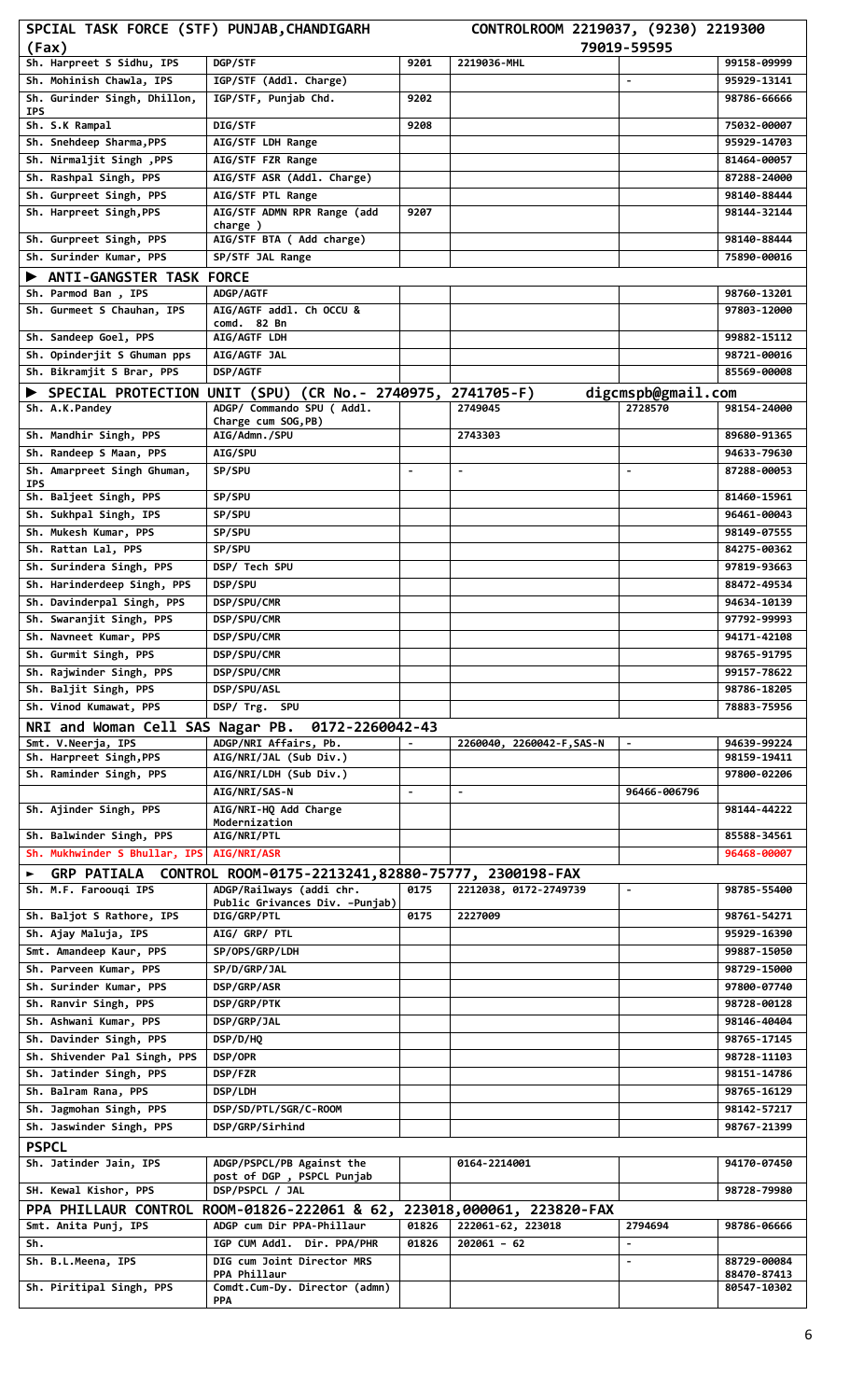| Sh. Gurtejinder S Aulakh,                                    | Comdt.Cum-Dy. Director                                                                                         | 01826                  | 222061-62                                      |                                  | 93169-00001                |
|--------------------------------------------------------------|----------------------------------------------------------------------------------------------------------------|------------------------|------------------------------------------------|----------------------------------|----------------------------|
| <b>PPS</b><br>Sh. Harmanbir Singh Gill,                      | (General) PPA<br>Comdt.Cum-Dy. Director                                                                        |                        |                                                |                                  | 94170-11111                |
| <b>PPS</b>                                                   | (Indoor) PPA                                                                                                   |                        |                                                |                                  |                            |
|                                                              | Comdt.Cum-Dy.Director<br>(Outdoor)                                                                             |                        |                                                |                                  |                            |
| Sh. Harpreet S Mander, PPS                                   | Comdt-PRTC Jahan Khelan                                                                                        | 01882                  | 272225-F                                       |                                  | 98159-19411                |
| Sh. Sukhdev Singh, PPS                                       | DSP/Trg. & Go Mess                                                                                             |                        |                                                |                                  | 98765-00455                |
| Smt. Balwinder Kaur, PPS<br>Sh. Jaswinder Singh              | DSP/OutDoor<br>DSP/Line and Riding                                                                             | 01826                  | 222061                                         |                                  | 82848-21400<br>95010-00862 |
| Sh. Ashok Kumar, PPS                                         | DSP/Adjutant & Admn.                                                                                           |                        |                                                |                                  | 98760-99325                |
| Sh. Varinder Kumar, PPS                                      | DSP/ SEC                                                                                                       |                        |                                                |                                  | 79733-16946                |
| Dr. Jaswinder Singh                                          | HOD-Cum-Dean (SS)                                                                                              |                        |                                                |                                  | 97799-02075                |
| Smt. Harbhajan Kaur                                          | Insp./Dir./FPB                                                                                                 | 01826                  | 224939                                         |                                  | 98883-46219                |
| Dr. Nishan Chand                                             | Incharge F.S.L                                                                                                 | 01826                  | 223018                                         |                                  | 98151-00769                |
| Smt. Preeti Sidhu                                            | Principal POLICE PUBLIC<br>SCHOOL PPA PHR                                                                      | 01826                  | 97796-09085                                    |                                  | 97797-22930                |
|                                                              | ► STATE ARMED POLICE (CONTROL ROOM 81465-95100, 0181-2924368, FAX-2924367)                                     |                        |                                                |                                  | (Mail)2924369              |
| Sh. Iqbal Preet Singh                                        | Special DGP/Armed Police JAL                                                                                   | 0181                   | 2924361                                        | 2924362,                         | 98140-48900                |
| Sahota, IPS<br>Sh. Naunihal Singh, IPS                       | $IGP/PAP-2$                                                                                                    |                        |                                                | 0172-2216088                     | 95923-33333                |
| Sh.Jaskaran Singh, IPS                                       | IGP/PAP Jal                                                                                                    | 0181                   | 2924365                                        | 2924317                          | 98146-24177                |
| Sh. BL Meena, IPS                                            | DIG/PAP Admn (addl. Ch)                                                                                        |                        |                                                |                                  | 88729-00084                |
| Sh. Navjot Singh Mahal, PPS                                  | <b>AIG/PAP-I</b>                                                                                               | 0181                   | 2924368                                        |                                  | 88470-87413<br>98141-87924 |
| Sh.Harkamalpreet Singh, IPS                                  | Comdt.7 <sup>th</sup> BN SAP JAL                                                                               | 0181                   | 2924377, 87250-42600                           | 0181-2621407                     | 99150-22000                |
| Sh. Baljit Singh Dhillon,                                    | Comdt.9 <sup>th</sup> ASR                                                                                      | 0183                   | 2580280                                        |                                  | 95016-00027                |
| <b>PPS</b><br>Sh. Jatinder S Khehra, PPS                     | Comdt.13 <sup>th</sup> CHG                                                                                     | 0172                   | 2991268,95929-16454                            | $\blacksquare$                   | 98767-00709                |
| Sh. Opinderjit S Ghuman, IPS                                 | Comdt.27 <sup>th</sup> JAL (Addl. Charge                                                                       | 0181                   | 2924381, 2231819                               |                                  | 98721-00016                |
|                                                              | AIG/AGTF, JAL)                                                                                                 |                        |                                                |                                  |                            |
| Sh. Balwinder Singh, PPS                                     | Comdt.36 <sup>th</sup> BGH                                                                                     | 0175                   | 2381472, 82830-63600                           | $\blacksquare$                   | 98150-09898                |
| Sh. Ranbir Singh, PPS                                        | Comdt.75 <sup>th</sup> JAL<br>Comdt.80 <sup>th</sup> JAL                                                       | 0181<br>0181           | 2924375, 98150-64165<br>2924380,97794-60501    | $\blacksquare$<br>$\blacksquare$ | 98155-99856                |
| Sh. Gurmeet S Chauhan, IPS                                   | Comdt. 82 Bn, Chg.                                                                                             | 0172                   | 2742293, 2746831-F,                            |                                  | 97803-12000                |
|                                                              |                                                                                                                |                        | 95929-16392 (CR)                               |                                  |                            |
| Sh. Satinder Singh, IPS                                      | Comdt.ISTC/ KPT<br>(Addl. Charge AIG/CI/JAL.)                                                                  | 01822                  | 81465-13710, 231033                            | $\blacksquare$                   | 98140-54946                |
| Sh. Kulwant Singh Heer, PPS                                  | Comdt. RTC/JAL                                                                                                 | 0181                   | 2924382                                        |                                  | 98760-95149                |
| Sh. Manjit Singh , PPS                                       | AIG/ARP & SDRF JAL                                                                                             |                        |                                                |                                  | 98142-88422                |
| Sh.                                                          | <b>SP/ARP/JAL</b>                                                                                              |                        |                                                |                                  |                            |
| Sh. Bahadur Singh, PPS                                       | SP-Cum-Sports Secy, SAP JAL                                                                                    |                        |                                                |                                  | 95923-55550                |
| Sh. Harpreet S Mander, PPS<br>Sh. Munish Kumar, PPS          | Comdt-PRTC Jahan Khelan                                                                                        | 01882                  | 272225, 78147-17819                            |                                  | 98159-19411                |
| Dr. Rashmi Vij                                               | DSP/Security/ SAP /Campus<br>Principal Police DAV Public                                                       | 0181                   | 2241246, 2223618                               | 5098946                          | 97795-00665<br>98159-38484 |
|                                                              | Sch. SAP /JAL                                                                                                  |                        |                                                |                                  |                            |
| SI Sucha Singh                                               | $IC/G.0$ Mess/32 ()                                                                                            | 0172                   | 2600161, 94646-48400                           |                                  | 94648-16300                |
| ASI Kulwinder singh                                          | I/C GO Mess SAP JAL                                                                                            | 0181                   | 2924372-73                                     |                                  | 98887-66548                |
| Sh. A.K.Pandey                                               | COMMANDO BNs CONTROL ROOM 0175-2381428 TELE.FAX,98725-31428, 0172-2211158,2233316MHL<br>ADGP/CDO (Addl.Charge) | 0172                   | 2381852                                        |                                  | 98154-24000                |
|                                                              |                                                                                                                | 0175                   |                                                |                                  |                            |
| Sh. Gautam Cheema, IPS                                       | IGP/SOG, BHG, PTL<br>DIG/CDO/Admn (Addl. Charge                                                                | 0175                   | 2381852                                        | $\blacksquare$                   | 75080-11010                |
| Sh. Gurpreet Singh Gill, IPS                                 | DIG/Admn.IRB,PTL)                                                                                              | 0175                   | 2922831                                        |                                  | 95929-00163                |
| Sh. Ashish Kapoor, PPS                                       | AIG/Adm SSG, PB                                                                                                |                        |                                                |                                  | 98159-49390                |
| SMT. Sunita Rani, PPS                                        | Comdt.1 <sup>st</sup> CDO BHG PTL,                                                                             | 0175                   | 2381405                                        |                                  | 98788-20600                |
| Sh. Bhupinder Singh Sidhu,<br><b>PPS</b>                     | Comdt.2 <sup>nd</sup> CDO BHG PTL (addl.<br>Ch 5 <sup>Th</sup> CDO BTI)                                        | 0175                   | 2380434                                        |                                  | 99150-06200                |
| Sh. Rakesh Kaushal, IPS                                      | COMDT.3rd CDO MHL                                                                                              | 0172                   | 2211158, 2230055- F                            |                                  | 98151-98144                |
| Sh. Gursharandeep Singh, PPS                                 | COMDT.4th CDO MHL                                                                                              | 0172                   | 2233316 & Fax                                  |                                  | 94650-00555                |
|                                                              | COMDT.5 <sup>th</sup> CDO,BTI                                                                                  | 0164                   | 2241615                                        |                                  |                            |
| Sh. Balraj Singh, PPS<br>Sh. Manjit Singh Dhesi, PPS         | COMDT. CTC, BHG, PTL<br>Comdt. SOG, BHG, PTL                                                                   | 0175<br>$\blacksquare$ | 2380374<br>$\blacksquare$                      | $\blacksquare$                   | 95011-00062<br>98146-00786 |
| IRB IN PUNJAB C.R. No. 0175-2922626<br>$\blacktriangleright$ |                                                                                                                |                        |                                                |                                  |                            |
|                                                              | IGP/IRB (Addl. Charge)                                                                                         | 0175                   | 2922626 F                                      |                                  |                            |
|                                                              |                                                                                                                |                        |                                                |                                  |                            |
| Sh. Gurpreet Singh Gill, IPS                                 | DIG/IRB Admn(add chg)                                                                                          | 0175                   | 2922769                                        |                                  | 95929-00163                |
| Sh. Bhagirath S Meena, IPS<br>Sh. Gurpreet Singh, PPS        | 1st IRB PTL<br>Comdt. $2^{nd}$ "L.K.                                                                           | 0175<br>01675          | 2970414, 89686-00100<br>292596, CR 98780-30100 |                                  | 96806-61109<br>97808-60000 |
| Sh. Harmandeep S Hans, IPS                                   | Comdt.3rd " LDH                                                                                                | 0161                   | 2463328 & Fax                                  |                                  | 99140-00962                |
| Sh. Mandeep Singh, PPS                                       | Comdt.4 <sup>th</sup> "Shahpur Kandi( PTK)                                                                     | 01870                  | 263099, 75081-43732                            |                                  | 98156-00840                |
| Sh. Param Pal, PPS                                           | Comdt.5 <sup>th "</sup> ASR                                                                                    | 0183                   | 2920886,81466-74681                            |                                  | 91159-00848                |
| Sh. Ranbir Singh , PPS                                       | Comdt.6 <sup>th</sup> " Ladda Kothi                                                                            | 01675                  | 292942, 95923-11100                            |                                  | 98722-97547                |
| Sh. Jatinder S Benipal, PPS                                  | Comdt.7 <sup>th</sup> " KPT                                                                                    | 01822                  | 220093,95929-16424                             |                                  | 98765-99786                |
| Excise and Taxation, Patiala<br>$\blacktriangleright$        |                                                                                                                |                        |                                                |                                  |                            |
| Sh. Gursewak Singh, PPS                                      | AIG/Excise and Taxation PTL                                                                                    |                        | ASI Balwinder<br>$(R)$ 94656-53915             |                                  | 98157-00101                |
| SH. Hardeep Singh, PPS                                       | DSP/ Excise and Taxation                                                                                       |                        |                                                |                                  | 97792-60011                |
| Anti- Corruption Action Line<br>►                            |                                                                                                                |                        |                                                |                                  |                            |
| Sh. Vikas Sabbarwal, PPS                                     |                                                                                                                |                        |                                                |                                  |                            |
| Sh. Amroz Singh, PPS                                         | AIG<br><b>DSP</b>                                                                                              |                        |                                                |                                  | 98726-26462<br>95924-24675 |